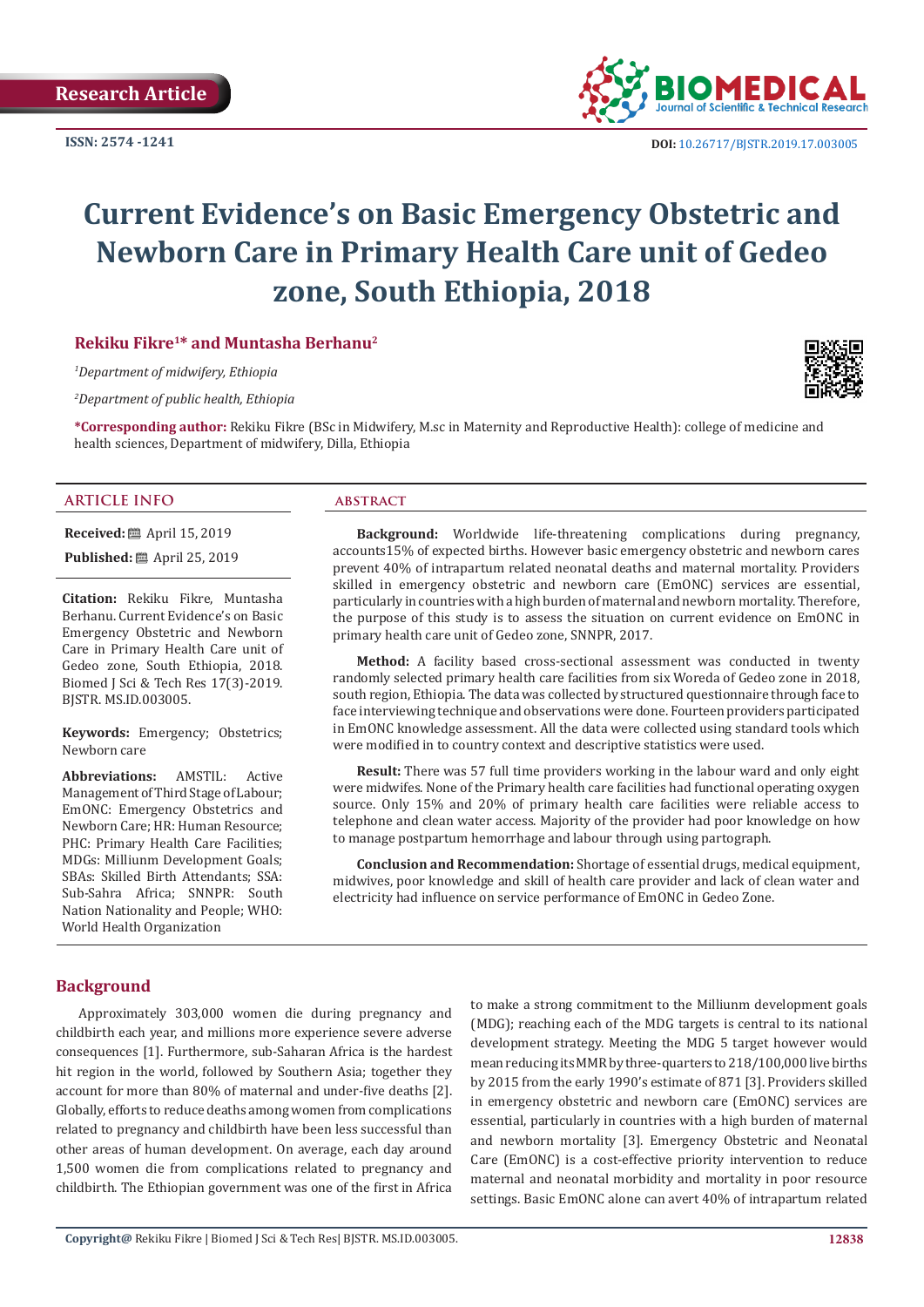neonatal deaths and a significant proportion of maternal mortality. The lack of skilled personnel, availability of essential medicines, unsafe abortions among others have contributed significantly to the high burden of maternal deaths in Africa. A focus on these factors is critical to Africa's vision of ending preventable maternal deaths by 2030 [3].

A set of seven key obstetric services, or "signal functions," has been identified as critical to basic emergency obstetric and newborn care (EmONC): administration of Parenteral antibiotics; administration of parenteral anticonvulsants; administration of parenteral uterotonic, removal of retained products (manual vacuum aspiration); assisted vaginal delivery; manual removal of the placenta; and resuscitation of the newborn. However, little is known about service of basic emergency obstetrics and newborn care in Gedeo zone, Therefore the aim of this study was to asses Current Evidence's on Basic Emergency Obstetric and Newborn Care in Primary Health Care unit of Gedeo zone, South Ethiopia, 2017.

# **Methods and Materials**

# **Study Area and period**

Gedeo zone is found in south nation nationalities and people region (SNNPR) and the capital city is Dilla which is found 84 km from Hawassa city which is administrative city of SNNPR and lies 394 Km South of Addis Ababa which is the capital city of Ethiopia. The altitude of Dilla is 1765m above sea level. Gedeo zone has a total of six woreda and two towns. In this zone there is one general hospital, two district hospital, 36 PHC and 146 health posts. This study was conducted from September –January 2018 G.C.

#### **Study Population**

Twenty randomly selected primary health care facilities of Gedeo zone.

#### **Inclusive Criteria**

a) Randomly Selected primary health care facilities with EmONC trained providers and willing to participate in the study.

# **Exclusive Criteria**

- a) Health posts
- b) Those health centers lack EmONC trained personnel

# **Operational Definition**

**Knowledgeable:** Are those health care providers who score 6 and more out of 10 maternal related questions and 3 and more out of 6 new born related questions.

**Competent:** Are those health care provides who demonstrate more that 50% of the required preliminary for the respective skill on diagnosis and management of labour, bleeding after childbirth, and skill scores on neonatal resuscitation.

**Achieved the Seven Signal Function:** are those PHC which perform at least 5 out of 7 including administration of parenteral antibiotics, administration of parenteral uterotonic drugs, manual removal of placenta, assisted vaginal delivery, and immediate new born care.

Institutional based cross-sectional studies were used to collect the data to assess the current evidence on EmONC at PHC of Gedeo zone, SNNPR, 2018.

#### **Sampling Procedure**

Out of six Woreda and two town administration in Gedeo zone, the four Woreda were selected and one town administration was selected using simple random sampling. Then, the total number of PHC was allocated to each Woreda proportionate to the number PHC. A total of twenty PHC selected.

#### **Method of Data Collection**

Data collection methods include interviews with providers, health center head and facility observations. The principal investigator collected all the data between Sep to Jan 2018. Trained professionals did the data collection in PHC in Gedeo zone. Standard data collection tools were used based on national context.

Three major areas were assessed:

a) Identification of facility and infrastructure, using observation and interviewing

b) Human recourses,

c) Providers knowledge and skill for maternal and newborn care; 40 providers were interviewed to assess their knowledge in diagnosing and managing normal labour, PPH and neonatal conditions.

Providers were also asked if they ever received EmONC training and the interviewed providers were selected based on their presence on the date the PHC were visited with random selection in 2018.

### **Data Quality Assurance**

The principal investigator was checked 5 % questioner in Dilla town PHC which was not included in the actual study one week prior to the actual data collection period. During data collection, both principal investigator and data collectors themselves where be checked data for its completeness and missing information at each point. Furthermore, data were checked during entry into the computer.

#### **Data Analysis**

Data first was be cleared and entered into computer using SPSS 16 version for analysis. The univariate analysis such as percentage and frequency distribution of different characteristics of the questionnaire was analyzed.

### **Results**

### **Human Resource**

There were 57 full time providers working in the labour ward in the 20 PHC with a staffing level of minimum 1 and a maximum 4. The midwives outnumber the nurses (40% vs. 35%). There was a total of 39 obstetric beds and 43 delivery couches, and the total number of deliveries attended in the 20 PHC in the month preceding the survey was 386, which ranged from 7 to 17 (Figure 1).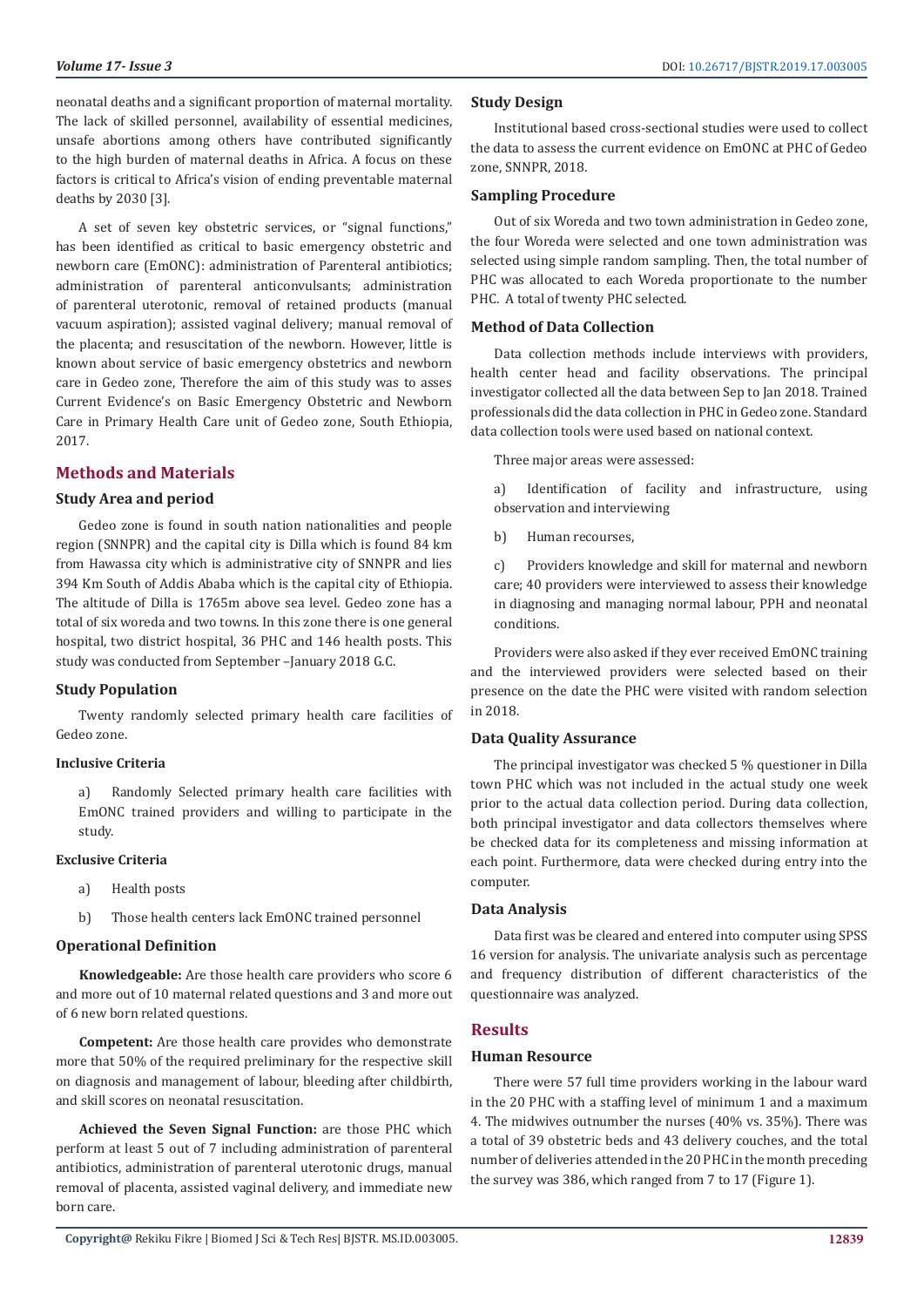

# **Infrastructure Service Availability**

Only 15% and 20% of the PHC were having reliable access to telephone and clean water access. All the PHCs had a formal fee waiver system and were providing maternal and newborn care free of charge. 30 % of PHC provide pharmacy and laboratory service 24 hours. Regarding availability of electricity 40 % of PHC were access to interrupted electric supply. None of the Primary health care facilities had functional operating oxygen source. 80% of PHC had functional toilet.

# **Availability of Essential Drug and Medical Equipment**

40% of the PHC had sphygmomanometer in their MCH unit where as 55% of the unit had thermometer. All PHC had Fetoscope

and measuring tape in their unit. 85 % of the PHC had utero-tonic drugs and 25% of the PHC had IV-anti-biotic. 35% of the PHC had radiator heater and only 25% of the centers had manual vacuum aspiration set. Regarding vacuum extraction 20% of the PHC had it.

# **Performance of the Seven-Signal Function in Primary Health Care Facilities**

All PHC perform new born resuscitation but none of the PHC achieved all the seven-signal function of EMONC. 15 % of the PHC performed vacuum extraction. Regarding anti-convulsion drugs 20 % of the PHC provide either magnesium or diazepam the rest doesn't. Majority of them 85 % of provide utero- tonic drugs. 60% of facilities performed manual removal of the placenta, 15% of PHC performed Manual vacuum aspirations Table 1.

| Table 1: Performance of the seven signal functions of EMONC in PHC of Gedeo zone 2017. |  |  |
|----------------------------------------------------------------------------------------|--|--|
|                                                                                        |  |  |

| S. No          | Name of HCs  | Parenteral<br>anti-biotic | Parenteral<br>anti-<br>convulsant | Parenteral<br>uterotonic<br>drugs | <b>MVA</b>                | <b>Vacuum</b><br>extraction | Removal<br>of retained<br>placenta | <b>Neonatal</b><br>recustation |
|----------------|--------------|---------------------------|-----------------------------------|-----------------------------------|---------------------------|-----------------------------|------------------------------------|--------------------------------|
| $\mathbf{1}$   | Herde        | $\sqrt{ }$                | $\times$                          | $\sqrt{ }$                        | $\boldsymbol{\mathsf{x}}$ | $\sqrt{ }$                  | $\times$                           | $\sqrt{ }$                     |
| 2              | Adado        | $\times$                  | $\times$                          | $\sqrt{ }$                        | $\sqrt{ }$                | $\times$                    | $\sqrt{ }$                         | $\sqrt{ }$                     |
| 3              | Udo          | $\times$                  | $\times$                          | $\sqrt{ }$                        | $\sqrt{ }$                | $\times$                    | $\sqrt{}$                          | $\sqrt{ }$                     |
| $\overline{4}$ | Bule         | $\times$                  | $\times$                          | $\sqrt{ }$                        | $\boldsymbol{\mathsf{x}}$ | $\times$                    | $\sqrt{ }$                         | $\sqrt{ }$                     |
| 5              | Sisota       | $\sqrt{ }$                | $\times$                          | $\times$                          | $\times$                  | $\times$                    | $\sqrt{ }$                         | $\sqrt{ }$                     |
| 6              | Gersea       | $\times$                  | $\times$                          | $\sqrt{ }$                        | $\times$                  | $\times$                    | $\times$                           | $\sqrt{ }$                     |
| $\overline{7}$ | Kelicha      | $\times$                  | $\sqrt{ }$                        | $\sqrt{ }$                        | $\times$                  | $\times$                    | $\sqrt{}$                          | $\sqrt{ }$                     |
| 8              | Biloya       | $\times$                  | $\times$                          | $\sqrt{ }$                        | $\times$                  | $\times$                    | $\sqrt{ }$                         | $\sqrt{ }$                     |
| 9              | Hassa haro   | $\sqrt{ }$                | $\times$                          | $\sqrt{ }$                        | $\times$                  | $\times$                    | $\sqrt{ }$                         | $\sqrt{ }$                     |
| 10             | Haruo        | $\times$                  | $\times$                          | $\sqrt{ }$                        | $\times$                  | $\times$                    | $\times$                           | $\sqrt{ }$                     |
| 11             | Bilya        | $\times$                  | $\times$                          | $\sqrt{ }$                        | $\times$                  | $\times$                    | $\sqrt{}$                          | $\sqrt{ }$                     |
| 12             | Moraliywe    | $\times$                  | $\sqrt{ }$                        | $\sqrt{ }$                        | $\times$                  | $\times$                    | $\sqrt{ }$                         | $\sqrt{ }$                     |
| 13             | Haruo bedama | $\times$                  | $\times$                          | $\sqrt{ }$                        | $\sqrt{ }$                | $\sqrt{ }$                  | $\times$                           | $\sqrt{ }$                     |
| 14             | Banko tatitu | $\times$                  | $\times$                          | $\times$                          | $\sqrt{ }$                | $\sqrt{ }$                  | $\sqrt{}$                          | $\sqrt{ }$                     |
| 15             | Worika       | $\times$                  | $\times$                          | $\sqrt{ }$                        | $\pmb{\times}$            | $\times$                    | $\sqrt{}$                          | $\sqrt{ }$                     |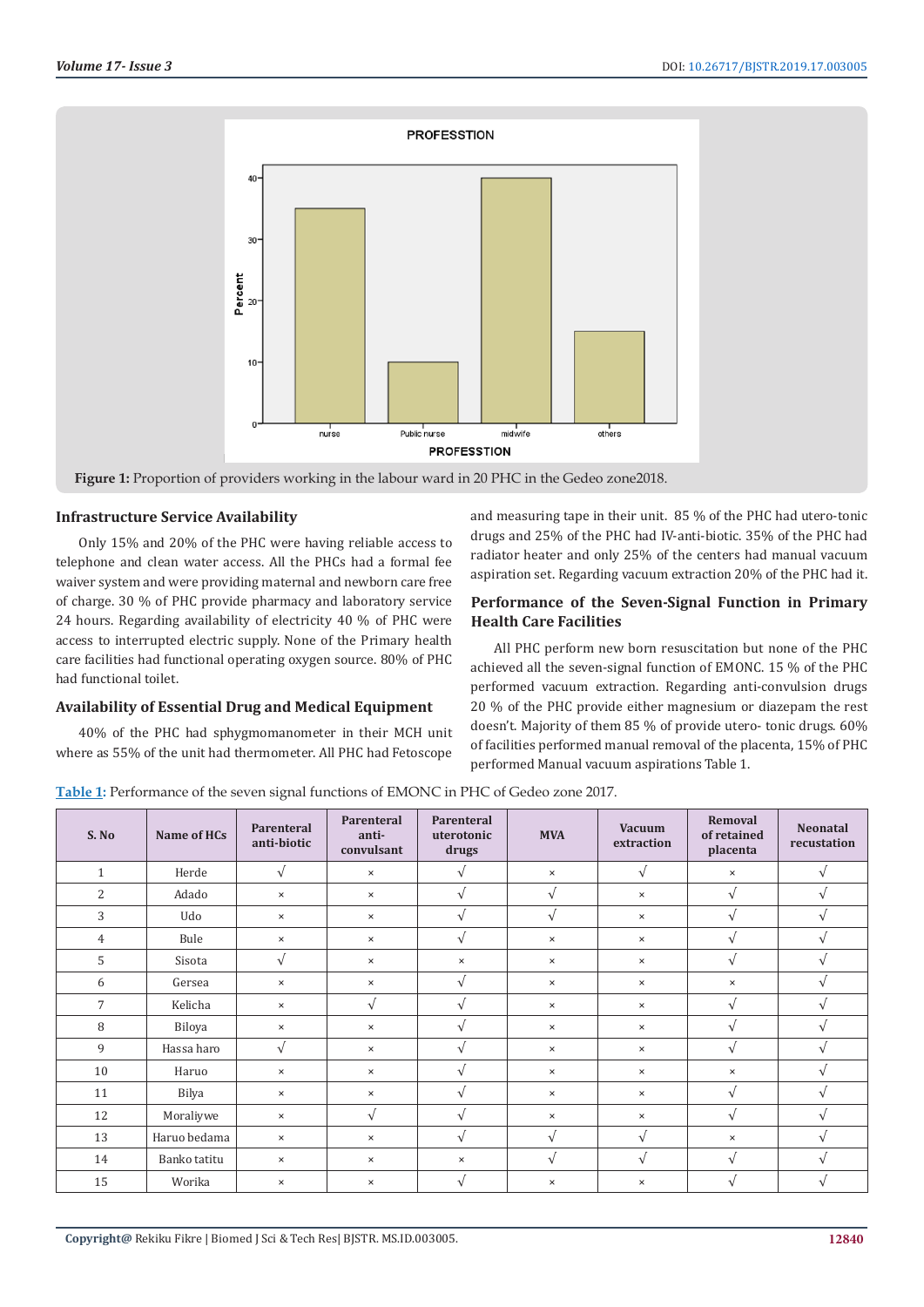| 16 | Hanku   |          |                          |          | $\checkmark$              |              |              |  |
|----|---------|----------|--------------------------|----------|---------------------------|--------------|--------------|--|
| 17 | Konga   |          | $\overline{\phantom{0}}$ | $\times$ | $\checkmark$<br>$\lambda$ |              |              |  |
| 18 | Moknisa |          |                          |          | $\checkmark$              |              |              |  |
| 19 | Shifo   | $\times$ | $\times$                 |          | $\times$                  | ×            | ×            |  |
| 20 | Kcorso  | $\times$ |                          |          | $\checkmark$              | $\checkmark$ | $\checkmark$ |  |
|    |         |          |                          |          |                           |              |              |  |

#### **Providers' Knowledge**

In this study all participants reported that they did know about the component of active Management of Third Stage Labour (AMTSL). Providers mean score on diagnosing PPH was 2.25 out of 6 correct answers. Six providers only knew four of the six preliminary steps of neonatal resuscitation. The mean skill score on how to resuscitate a neonate with bag mask was 2.5 out of 4 correct answers. Providers mean score on providing FANC was 2.35 out of 3 correct answers Table 2.

**Table 2:** Providers mean knowledge scores on diagnosis and management of labour, bleeding after childbirth, and skill scores on neonatal resuscitation in 2018.

| <b>Question</b>                                                                                                                       | $N=40$ 100% | $N=40$ Mean |
|---------------------------------------------------------------------------------------------------------------------------------------|-------------|-------------|
| How do you know when a pregnant woman is in labour?<br>Out 4 correct answer if they response 3                                        | 78.75       | 3.15        |
| What do you monitor when a woman is in labour?<br>Out of 9 correct answer if they response 5                                          | 45%         | 4.05        |
| What are the steps of AMTSL?<br>Out of 3 correct answers if they response 3                                                           | 100         | 3.00        |
| What do you look for when a woman arrives with or develops heavy bleeding after birth?<br>Out of 6 correct answers if they response 3 | 44%         | 2.25        |
| What do you do when a woman arrives with or develops heavy bleeding after birth?<br>Out of 6 correct answers if they response 3       | 46.6%       | 2.4         |
| If resuscitate a neonate with bag mask, what do you do?<br>Out 4 correct answers if they response 3                                   | 60%         | 2.4         |

# **Discussion**

In the health sector in general, and in maternal health in particular, health care professionals are at the heart of the success of EmONC interventions. The performance of any health system, and thus the improvement of a population's health, depends on the productivity, competence, availability and responsiveness of health professionals [4]. Regarding human resource this study revealed that there is a critical shortage of health-care providers especially midwifes in the zone. Only eight midwives were available in twenty PHC. This shortage was similar with the World Health Organization (WHO) report that 36 of the 57 countries facing chronic human resource shortages in the health sector are in SSA and that only 2.6 and 12.0/10,000 of physicians and nursing/midwifery personnel [5]. This shortage is due to lack of competent as well as qualified midwifes plus in some case there is financial constrain to recruit the midwife in south region as well as in country. Adequate availability of infrastructure is a crucial prerequisite for effective MNH services delivery.

It is extremely difficult for health care provider to offer quality services without physical space (rooms), beds for patients and source of electricity and running water. Similarly, functional mode of transport and communication systems is essential for timely and quick referral of emergency patients to a next higher level of health care facility (9 & 10). So, this study revealed that the service provision related with labor and delivery were 100% (24/7). Only 15% and 20% respectively of the HCs were having reliable access to telephone and clean water access. This finding is not consistent

with Study in Addis Ababa stated that 100% of the HCs were having reliable access to telephone and clear water while these were 24% and 44% respectively in 2008 [6]. This is due to most of the PHC were found in most remote part of the zone as well the region and the government were plan to access those in GDP two [7]. This study also revealed that 40 % of the health centers were access to the electricity even which not available 24 hours.

Study in Somali is revealed that Only 1 out of 6 MCHs (Waaberi) had both electricity and water supply. Whereas 2 out of 6 MCHs (Horseed and Hagi Abdulhi), had neither electricity nor water supply. Gambool quite a busy MCH did not have running water or hand washing facilities. Staff used main tap outside for hand washing, however electricity was available 24 hrs. The remaining 2 MCH centres (South Galkayo and IDP Galkayo) had either electricity or water supply [7,8]. This study revealed that Ambulance services were available in 100% of the PHCU through calling system from the Woreda as well from Woreda administration plus from red cross if they avail in the Woreda. This is inconsistent with study carried in Addis Ababa. Ambulance services were available in 50% of the HCs in 2013 while the remaining HCs were relaying on ambulances from the fire department (command post) especially off working hours. In 2008, only 34% HCs reported to have access to ambulance services [9].

Similar study in Somalia revealed all the health facilities did not have any means of transport facility for referral cases. Patients' families were responsible to make such arrangements on their own. Studies in Uganda state a car ambulance were available at 46% of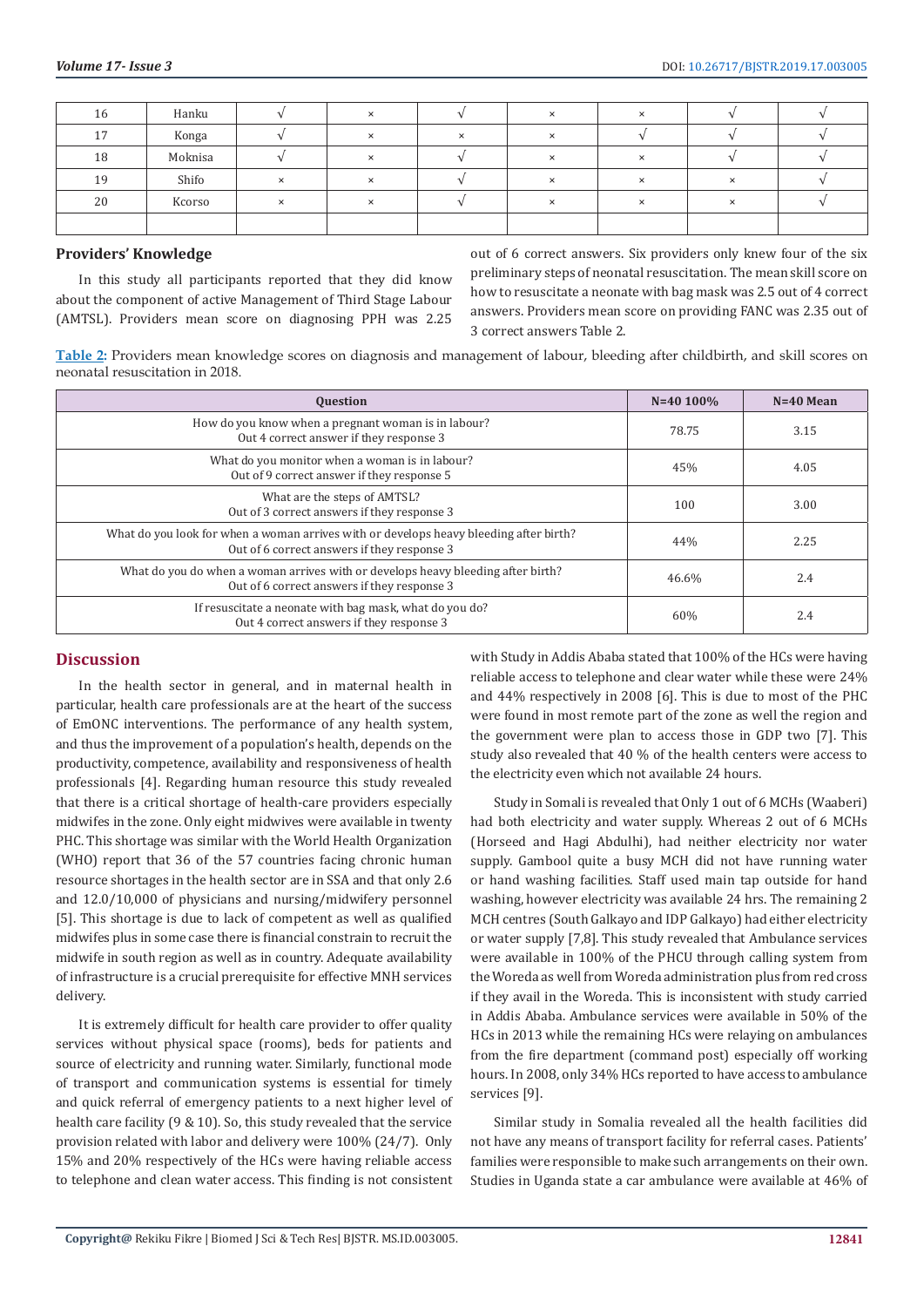the facilities [10]. This is due to the region as well the zone gives more attention to avoid one of cause for maternal mortality that is due to delay to reach to health institution. So that at least their while is one ambulance in woreda. Regarding payment system our study investigate that all the PHC had a formal fee waiver system and were providing maternal and newborn care free of charge. This is consistent with study in Somalia revealed almost all the facilities surveyed did not require formal payment before consultation especially in case of emergency. Nevertheless, women. In general, no payment was required to get routine medicines for ANC/PNC and EPI service [11]. Our study revealed availability of vital sign equipment only 40% of the health centers have their own sphygmomanometer in their MCH unit where as 55% of the unit have thermometer. Study in Tanzania state the availability of clinical equipment was generally lower: 61% of facilities had a blood pressure machine, 70% had an infant weighing scale and 57% had a speculum [12,13].

Regarding essential drugs this study revealed all the PHC have intravenous fluids whereas more than half of the health centers have no anti-convulsant .85 % of the health centers have utero-tonic drugs and 25% of the health centers have IV-anti-biotic. 35% of the health center have radiator heater and only 25% of the centers have MVA set. Regarding vacuum extraction 20% of the PHCU have this and none of the health centers have complete instrument processing as well waste disposable blanket [14]. Study in Tanzania stated in terms of hand washing facilities (85%). Oxytocin, which is used for bleeding control, was found in very few facilities (28%); surprisingly, Ergometrine, which is now not recommended for bleeding control, was found to be present in seven (39%) facilities [15]. Despite its importance in the initial stabilization of women who experience obstetric emergencies, IV infusions, Ringer lactate and normal saline were present in only half of the facilities. Study in Malawi stated that all the facilities did not have postnatal care monitoring equipment like sphygmomanometer and thermo meters in their maternity departments. In addition, guide- lines and teaching aids for postnatal care were not avail-able in all the facilities [16].

Regarding provider knowledge this study revealed 100% of the participants reported that they did know about Active Management of Third Stage Labour (AMTSL) all. Providers mean score on diagnosing PPH was 2.25 out of 6 correct answers (46.6%) and the mean skill score on how to resuscitate a neonate with bag mask was 2.5 out of 4 correct answers (60%). This is consistent with Study in Addis Ababa stated that most of the providers who participated in both surveys reported to have insufficient knowledge in diagnosing postpartum hemorrhage (PPH) and birth asphyxia as well as poor skills in neonatal resuscitation. Study in Malawi state the worstanswered questions were 'management of a baby who does not breathe spontaneously' (which only 35% answered correctly) and 'management of a baby with low Agar scores at 1 minute', which 58% answered correctly, whilst 23% gave potentially lifethreatening responses, including 4 respondents (8%) who said no action was required and 2 respondents (4%) who said they did not know what to do [5,17].

Responses demonstrated a widespread lack of awareness of danger signs in a newborn infant and a limited understanding of simple lifesaving procedures, such as stimulation of the newborn, skin-to-skin contact and early initiation of breastfeeding as well as use of oxygen and cardio-pulmonary-resuscitation [18]. Regarding the achievement of seven signal function this study revealed that 100% of the PHCU perform new born resuscitation this is inconsistent with study in Uganda revealed actions to take if a newborn failed to breathe were mentioned by 62%.This is due to one the case were common and the provider receive special training. Whereas 25 % of the PHCU perform vacuum extraction and only 15 % of the health centers have IV anti-biotic. Regarding anti-convulsant drugs 40 % of the health centers provide either magnesium or diazepam the rest doesn't. Majority of the PHCU 85 % of provide utero- tonic drugs. Regarding manual removal of the placenta 65% of the PHCU this signal function this is consistent with study in Uganda Manual removal of the placenta had also been done by 62% of the staff [19]. Manual vacuum aspirations only 20% of the PHCU perform this signal function.

### **Conclusion**

Several shortfalls in emergency obstetric and newborn care have been identified by this study in Gedeo zone south region. This study showed there is difference problem that can influence for successful practice of EmONC in the zone. In general, this zone has major shortage on midwifes and the majority of the care provider have poor knowledge on diagnosing and managing labour by using partograph and managing women with bleeding after child birth. In addition, majority of the health center have no access for clean water and telephone line so that which make difficult to avoid delay and to practice infection prevention and patient safety. More than half of the health centers lack essential drugs like IV-antibiotics and Anti-convulsant drugs. Additionally, only very few health centers have vacuum extraction as well MVA sets. The findings of this study revealed that Lack of essential drugs as well medical equipment, shortage of midwifes poor knowledge and skill of health care provider and lack of clean water and electricity to be influence the EmONC at the Zone. Therefore, the actual trend of EmONC is diminishing, that is the majority of the health centers have not performed EmONC as needed.

# **Ethical Consideration**

Letter of permission was obtained before the beginning of data collection from Gedeo zone health bureau. Permission letter were provided to select Woreda for proceeding data collection. After that participants oriented about the purpose and procedure of data collection, and that confidentiality and privacy ensured. It is also cleared that participation fully based on the willingness of participants using written consent.

### **Acknowledgement**

First of all, I would like to thank the supreme Lord for helping me to attain such a success, addition to Dilla university Referral Hospital and health science college staffs for their great help and for Gedeo zone health department and for respective Woreda.